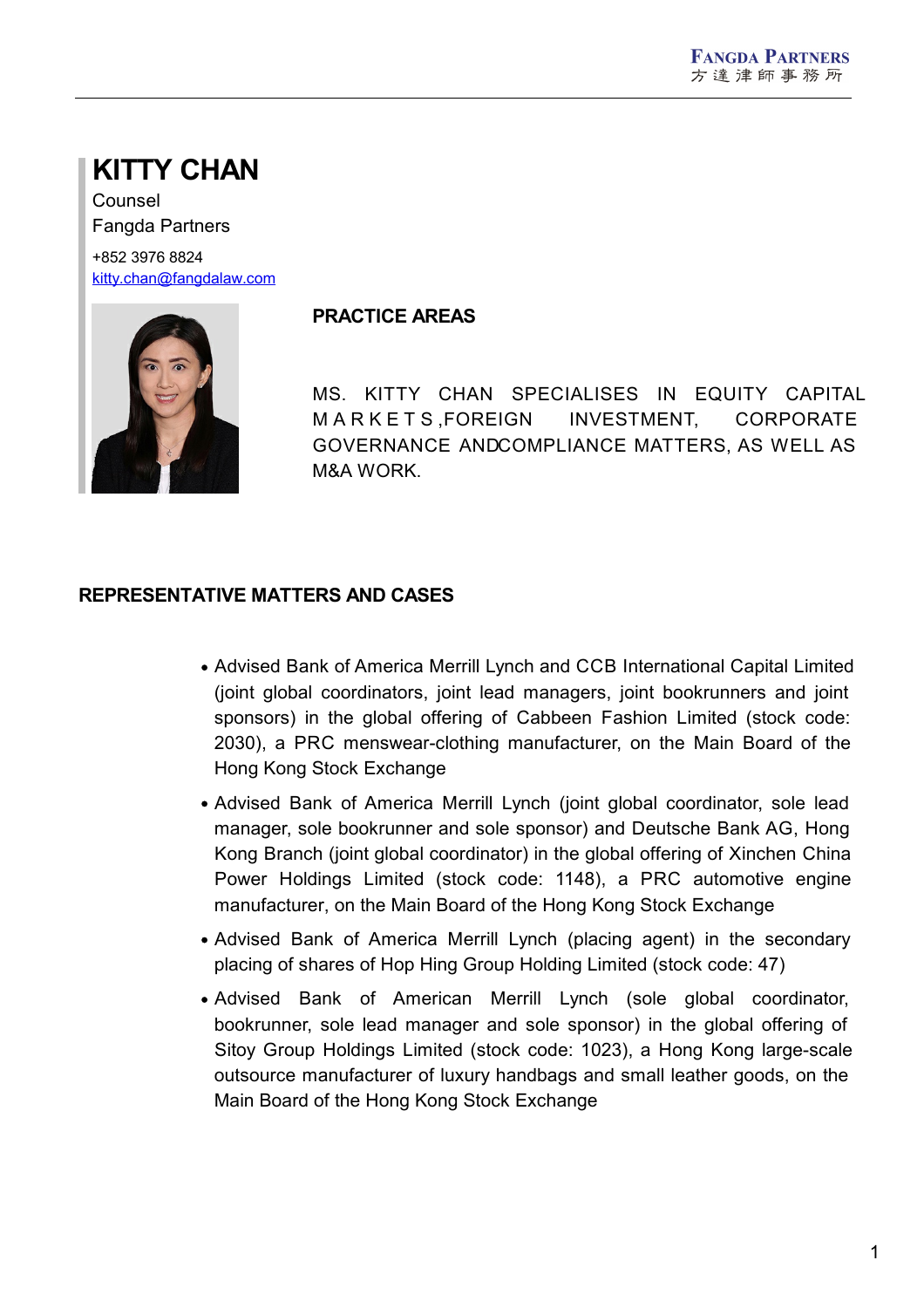- Advised Macquarie Bank (sole global coordinator, joint bookrunner, joint lead manager and joint sponsor) and China Merchants Securities (HK) Co., Ltd. (joint bookrunner, joint lead manager and joint sponsor) in the global offering o f Shenguan Holdings (Group) Limited (stock code: 829), a PRC sausage casing manufacturing company, on the Main Board of the Hong Kong Stock Exchange
- Advised First Shanghai Capital Limited (sole global coordinator, joint bookrunner, joint lead manager and sole sponsor) in the global offering and listing of HONGCHENG ENVIRONMENTAL TECHNOLOGY COMPANY LIMITED (stock code: 2265) on Main Board of the Hong Kong Stock **Exchange**
- Advised Feiyang International Holdings Group Limited (stock code: 1901) on the global offering and listing of its shares on Main Board of the Hong Kong Stock Exchange
- Advised TL Natural Gas Holdings Limited (stock code: 8845) on the public offering and listing of its shares on GEM of the Hong Kong Stock Exchange
- Advised Genscript Biotech Corporation (stock code: 1548) on the global offering and listing of its shares on Main Board of the Hong Kong Stock Exchange. The underwriters were Haitong and JP Morgan
- Advised SG Group Holdings Limited (stock code: 8442) on its listing of its shares on GEM of the Hong Kong Stock Exchang
- Advised SG Group Holdings Limited (stock code: 1657) on its transfer listing of its shares from GEM to the Main Board of the Hong Kong Stock Exchange
- Advised Haitong International as one of the underwriters on a rights issue of GR Properties Limited (stock code: 108)
- Advised Haitong International as one of the underwriters on a rights issue of Carnival Group International Holdings Limited (stock code: 996)
- Advised Heng Tai Consumables Group Limited (stock code: 197) on its open offer of new shares on the basis of one offer share for every two existing shares
- Advised Pioneer Global Group Limited (stock code: 224) on its acquisition of 20% equity interest in InterContinental Hong Kong
- Advised G-Resources Group Limited (stock code: 1051) on the acquisition of SFC licensed corporations
- Advised FDG Electric Vehicles Limited (stock code: 729) on its adoption/amendments of the share option scheme
- Advised Shanghai Electric Hongkong Co. Limited on the disposal of shares of a listed company